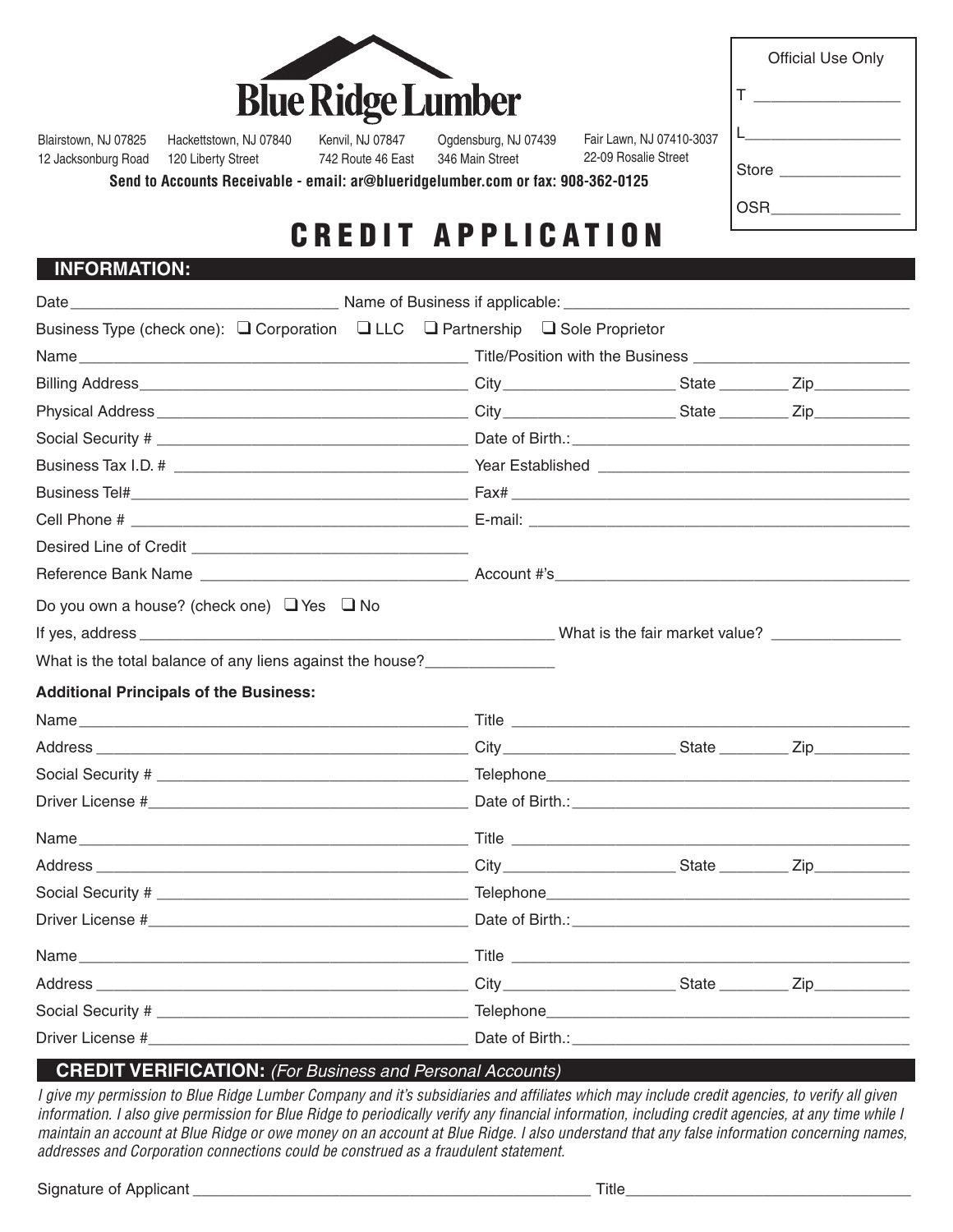# Blue Ridge Lumber BLUE RIDGE LUMBER COMPANY CREDIT APPLICATION

*Page 2 of 3*

## **CREDIT AGREEMENT**

Promise to Pay. This Agreement covers your purchases from us and our grant of credit to you for those purchases. When we allow you to purchase goods using this credit, you promise to pay the invoiced amounts when due according to the terms of this agreement. This promise to pay shall include interest at a commercially reasonable rate and any collection costs we incur in enforcing this agreement

Reliance. We are relying upon the information you have given us in your application. You represent and certify that the information on the application is true and correct. You pledge to notify us in the event that there is any material change in the information provided. We may upon request ask for updated or additional Information at any time. As a condition of the credit extended to you, you agree to provide requested information within seven (7) days of our request.

**Credit Amount.** The maximum amount of credit shall be determined by Blue Ridge Lumber in its sole discretion and shall be subject to an increase or decrease at any time without notice to you. The amount of credit is only a guideline and you agree to pay for any purchases regardless of whether they exceed any amount of credit established by Blue Ridge.

**Authorized Purchaser.** You agree that any officer, shareholder, member, manager, supervisor, partner and/or employee of the business shall be authorized to make purchases using the credit extended under this agreement

**Delivery.** A delivery slip will be produced for each shipment from BLUE RIDGE LUMBER. You are required to sign for each delivery. However, if at the time of delivery, you or your authorized representative are not present at the location to sign the delivery slip, then you hereby authorize and direct BLUE RIDGE LUMBER's driver to make the delivery and the invoice will become your delivery slip.

**Billing**. Each month we will mail or email you a Statement showing all of your purchases made using this credit, all payments credited and any interest charged. Full payments of the entire balance of your Statement must be made within thirty (30) days from the date of the Statement. **If you do not pay the entire balance within thirty (30} days of the date of the Statement we will add interest to the past due amount of your purchase at the rateof 2% compounded monthly beginning on the Statement date.**

**Collection.** If we are forced to start collection proceedings to recover amounts you owe under this line of credit, you agree to pay all costs and expenses, including collection agency and/or reasonable attorneys' fees. You agree that attorney fees of \$350 per hour are reasonable. In the event a check is returned for any reason, you agree to pay a fee of \$50.00.

**Hold Harmless, Indemnification and Agreement to Defend.** You agree to hold Blue Ridge Lumber harmless and indemnify and defend it against any claims, actions or lawsuits relating directly or indirectly to goods sold under the terms of this agreement. You acknowledge that this clause waives important legal rights and imposes significant responsibilities on you.

**Jurisdiction and Venue.** The Law of the State of New Jersey shall govern this agreement and any Court proceeding concerning this agreement shall be filed in the Superior Court of New Jersey in Warren County. The Laws of the Commonwealth of Pennsylvania shall govern this Agreement and jurisdiction of any action arising hereunder shall be exclusively in the Court of Common Pleas of Monroe County, Pennsylvania.

|              | Signature of Customer |  |
|--------------|-----------------------|--|
|              |                       |  |
| <b>Title</b> | <b>Printed Name</b>   |  |
|              |                       |  |
|              |                       |  |
|              | Signature of Customer |  |
|              |                       |  |
| <b>Title</b> | <b>Printed Name</b>   |  |
|              |                       |  |
|              |                       |  |
|              | Signature of Customer |  |
|              |                       |  |
| Title        | <b>Printed Name</b>   |  |

### **PERSONAL GUARANTEE**

As a condition for the credit extended by Blue Ridge Lumber, I individually (and jointly and severally, if there Is more than one personal guarantee) do hereby personally and unconditionally guarantee to Blue Ridge Lumber Company the payment of any debt created under this agreement. The amount of this Personal Guarantee shall be the amount of debt created by purchases, interest and fees. The amount of the credit line may be increased at any time by Blue Ridge Lumber without notice to me. In addition, Blue Ridge Lumber may allow purchases to exceed the credit limit without notice to me. I waive further notice of acceptance of this guarantee by BLUE RIDGE LUMBER and notice of default or of non-payment on any of the liabilities. Any change In ownership Interest in the business or relationship of Guarantor shall not relieve Guarantor of obligations under this Personal Guarantee. This Guarantee shall be a continuing guarantee and shall remain in effect subject to discontinuance as to any of the undersigned only upon written notice and actual receipt by a BLUE RIDGE LUMBER Manager (the effective date shall be 30 days after receipt) provided no such notice of discontinuance shall impair or affect the balance due prior to the effective date of the discontinuance.

| Date | By: | <u> 1989 - Andrea San Andrea San Aonaichte ann an Comhair an Chomhair ann an t-Aonaichte ann an t-Aonaichte ann an</u> |                     |
|------|-----|------------------------------------------------------------------------------------------------------------------------|---------------------|
|      |     | Signature of Guarantor                                                                                                 | <b>Printed Name</b> |
| Date | Bv: |                                                                                                                        |                     |
|      |     | Signature of Guarantor                                                                                                 | <b>Printed Name</b> |
| Date | Bv: |                                                                                                                        |                     |
|      |     | Signature of Guarantor                                                                                                 | <b>Printed Name</b> |